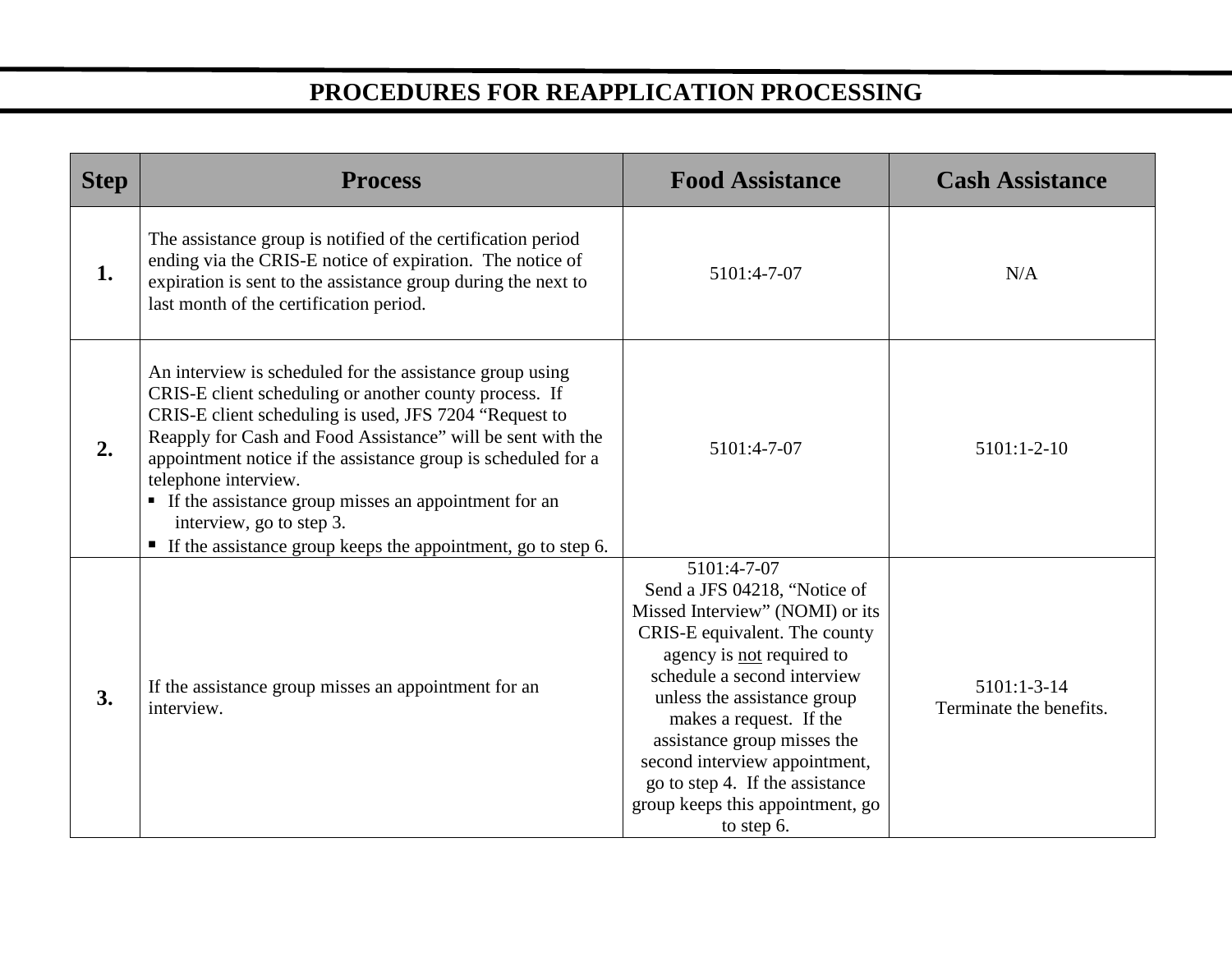| 4. | If the assistance group misses the second interview and has<br>filed an application, deny the application.                                                                                                                                                                                                                                                                                                                                                                                                                                 | 5101:4-7-07                                                                                                      | N/A                                                                                                                                                                                                                                                                                                                                                                            |
|----|--------------------------------------------------------------------------------------------------------------------------------------------------------------------------------------------------------------------------------------------------------------------------------------------------------------------------------------------------------------------------------------------------------------------------------------------------------------------------------------------------------------------------------------------|------------------------------------------------------------------------------------------------------------------|--------------------------------------------------------------------------------------------------------------------------------------------------------------------------------------------------------------------------------------------------------------------------------------------------------------------------------------------------------------------------------|
| 5. | If the assistance group requests an interview and it cannot be<br>scheduled until after the end of the certification period.                                                                                                                                                                                                                                                                                                                                                                                                               | 5101:4-7-07<br>Benefits should be prorated<br>based on the date the assistance<br>group completes the interview. | $5101:1-2-10$<br>The assistance group must<br>submit a new application.<br>Benefits are prorated based on<br>the application sign date<br>A new application is not<br>required if the assistance group<br>previously submitted a JFS<br>07204 or JFS 07200, and the AG<br>completes the reapplication<br>within 30 days from the<br>termination effective date. See<br>step 9. |
| 6. | When the assistance group keeps the scheduled appointment,<br>complete the interview. If the county agency has not received<br>a valid application for recertification, then provide the<br>assistance group with the JFS 07204 or JFS 07200 (see JFS<br>Forms Central).                                                                                                                                                                                                                                                                   | 5101:4-7-07                                                                                                      | $5101:1-2-10$                                                                                                                                                                                                                                                                                                                                                                  |
| 7. | Review the application with the assistance group and request<br>verification where needed. Provide the assistance group with<br>a notice which contains examples of the types of verification<br>documents the assistance group may provide. Use the JFS<br>7105 "Application/Reapplication Verification Checklist" and<br>explain to the assistance group the date by which verification<br>must be received. Offer assistance in obtaining verification if<br>needed. If verification is obtained or is not necessary, go to<br>step 8a. | 5101:4-2-09                                                                                                      | $5101:1-2-10$                                                                                                                                                                                                                                                                                                                                                                  |